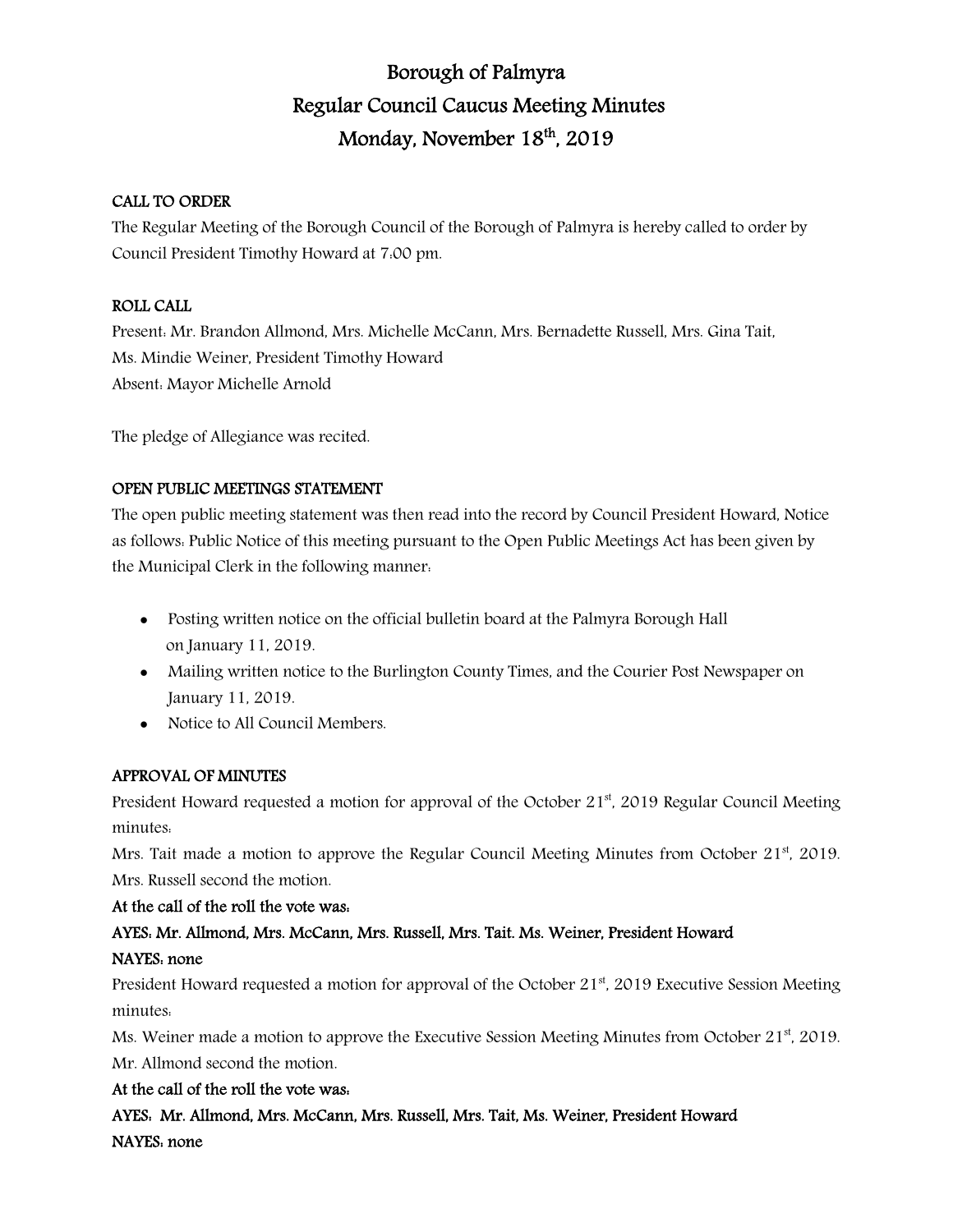#### CORRESPONDENCE

President Howard acknowledged the following correspondence received: Thank-You note – Palmyra Senior Citizens Thank-You note- the Portella Family Letter- Palmyra Halloween Committee

#### PROFESSIONAL UPDATES

William Kirchner, ERI- Mr. Kirchner stated there are two resolutions before council tonight, resolutions 2019-244 and 2019-245 which were discussed at the last meeting and relate to contracts for engineering services.

Mr. Kirchner stated also on the agenda is resolution 2019-239, which is to extend our current sludge hauling/removal contract. Mr. Kirchner noted the contractor is holding his price to the same as the past three years.

Mr. Kirchner stated the sewer pumps at Borough Hall are experiencing similar problems like the pumps at the sewer plant, with clogs. Mr. Kirchner indicated when they go to clean them out they are discovering baby wipes and paper towels. Mr. Kirchner noted the paper towels have been removed from the restroom in borough hall as a preventive measure however extensive work will have to be done and we may have to go to grinder pumps which have cutter blades on them. Mr. Kirchner explained it could cost \$15,000.00 or as much as \$50,000.00. Mr. Gural indicated this project would need to be completed in 2020 as a capital improvement. There was some additional discussion.

Mr. Kirchner provided Council with potential drawing of what the Rain Garden/ Pocket Park may look like in the Temple Blvd project. Mr. Kirchner indicated the entire Temple Avenue project is two parts. One part which has DOT funding which is the road paving and design and the second part which has federal funding (TAP Grant) which is the pocket park/ rain garden. Mr. Kirchner explained the potential design of the Rain Garden/pocket Park going in on Temple Blvd. He indicated council will have the final say regarding the park design, plants, trees sign etc. but he just wanted to give them a potential look at what could be there. There was discussion regarding the plant/trees to be planted, the flooding issues and the ability to handle the water in the event of a heavy storm and the stamped concrete designs. Mr. Gural indicated the landscaping is as maintenance free as possible. President Howard asked if the traffic pattern would change. Mr. Kirchner indicated there will be some changes on West Second Street and noted they are still working on the design. Mr. Kirchner indicated it will be necessary to hold a public meeting to present the designs/plan for the rain garden, as required by the TAP Grant. There was some additional discussion regarding the plans/ design presented.

#### STUDENT REPORTS

Mr. Tait reported on the various sports team's seasons. Mr. Tait noted that Homecoming was a huge success and a lot of work for both him and Ms. Robinson. Mr. Tait gave congratulations to the seniors who won the spirit games for Homecoming and to the students crowned King-Ryan Dowdy and Queen -Jayme Livingston.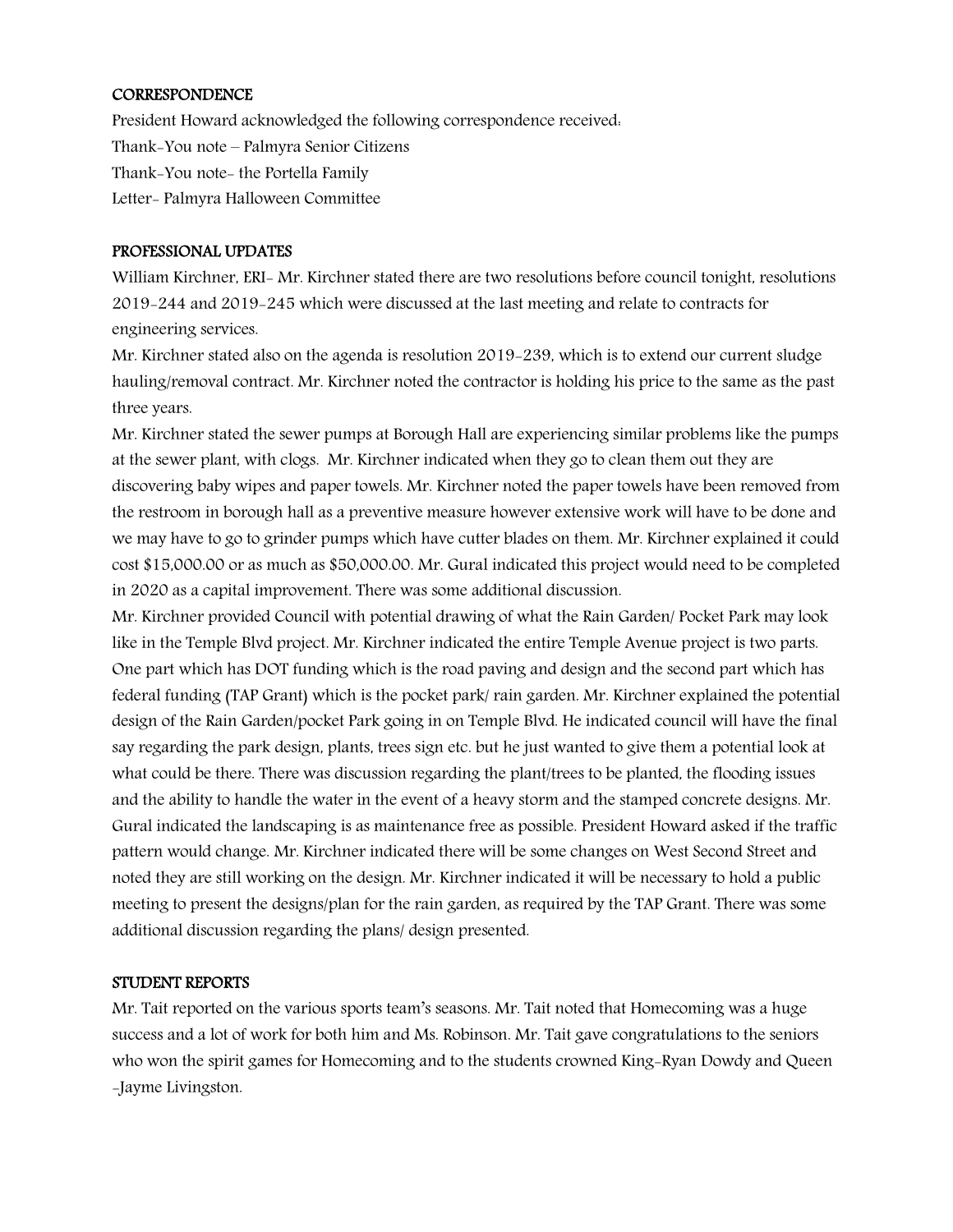Ms. Robinson indicated the middle school just inducted seven student into the National Junior Honor Society. Ms. Robinson also noted the National Honor Society at the high school will be taking place later this month.

#### PUBLIC PORTION

President Howard asked for a motion to open the Public Portion. Mrs. Russell made a motion to open the public portion for comments. Mrs. Tait second the motion.

All members present voted in favor of the motion

No one from the public wishing to be heard, Mrs. Tait made a motion to close the public portion, Mr. Allmond second the motion.

All members present voted in favor of the motion.

#### RESOLUTIONS Consent Agenda

Resolution 2019-239 to Resolution 2019-247 will be enacted as a single motion, if any resolution needs additional discussion it will be removed from the consent agenda and voted on separately. President Howard asked if any other items needed to be removed from the consent agenda. None were requested for removal.

Resolution 2019-239, Resolution of the Borough of Palmyra Extending the 2017-2018 Transportation and Disposal of Municipal Waste Water Sludge Contract of FRANC Environmental of New Jersey, Inc. For (1) one additional year at the price of \$0.0835 per gallon.

Resolution 2019-240, Resolution Authorizing the Chief Financial Officer to Make Budget Transfers to the 2019 Budget.

Resolution 2019-241, Resolution authorizing an Agreement with Associates for Life Enhancement, Inc., for Employee Assistance Program services in the amount of \$3,700.00 per their proposal, effective January 1, 2020.

Resolution 2019-242, Resolution of the Borough of Palmyra adopting a Drug and Alcohol Testing Policy for Employees Performing Safety Sensitive Functions

Resolution 2019-243, Resolution of the Borough of Palmyra adopting an Alcohol and Drug-free Workplace Policy Including Alcohol and Drug Testing

Resolution 2019-244, Resolution awarding a contract to ERI for preparation of public bid documents for On-Call Contracting Services in the amount of \$4,500.00 per their proposal dated October 15, 2019

Resolution 2019-245, Resolution awarding a contract to ERI for engineering services for improvements to Madison Street and Rowland Street in the amount of \$23,500.00 per their proposal dated October 2, 2019

Resolution 2019-246, Resolution Approving the Person-to Person Transfer of Plenary Retail Distribution License Number #0327-44-004-005 From DHAVAL Inc. to HARIKRISHNA Liquors Inc. Resolution 2019-247, Resolution Authorizing the Payment of Bills for the Month of November 2019 In the Amount of \$1,859,452.04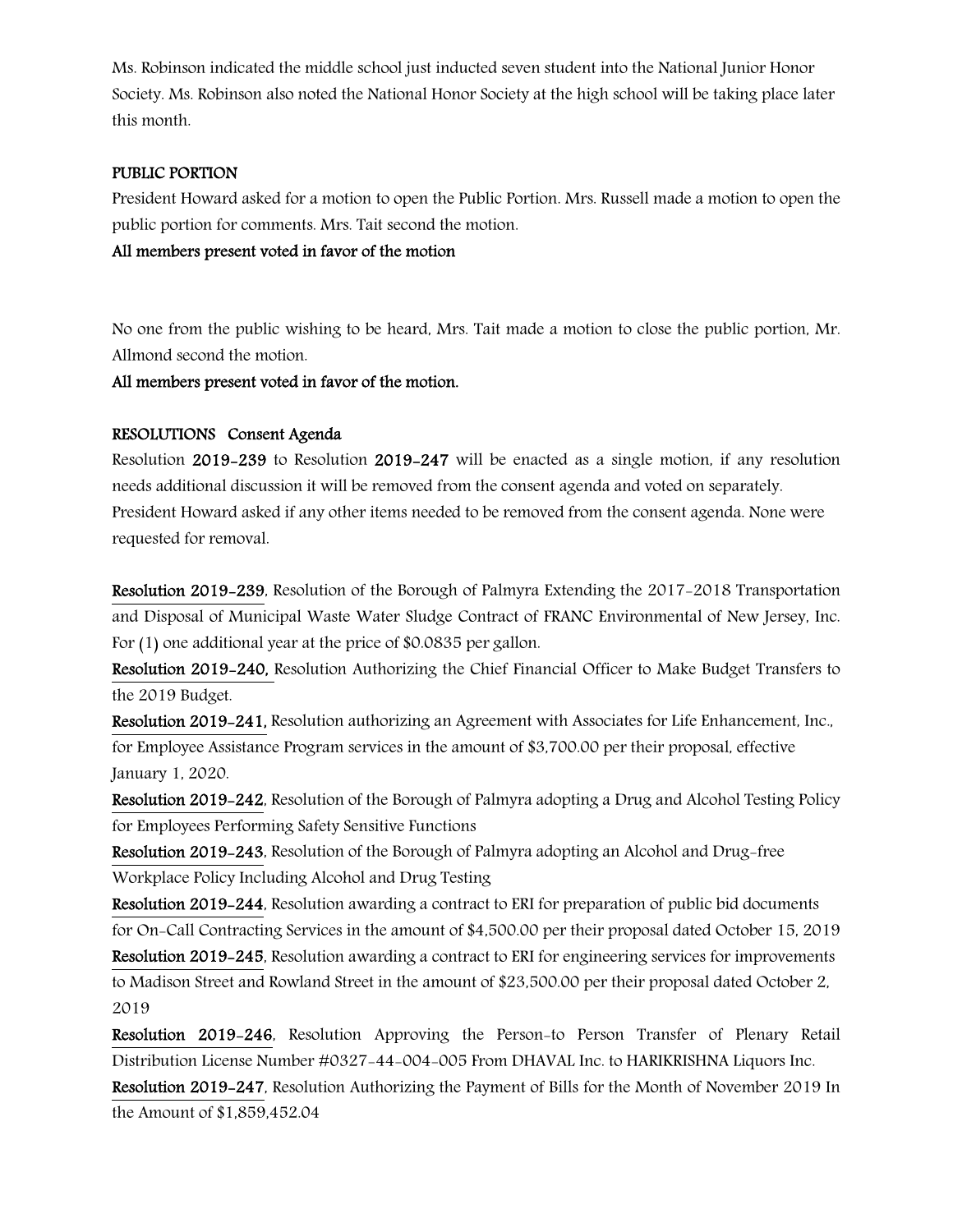President Howard asked for a motion to approve the consent agenda Resolution 2019-239 thru Resolution 2019-247. Mrs. Russell made a motion to approve Resolution 2019-239 thru Resolution 2019-247. Mrs. Tait seconded the motion.

## At the call of the roll, the vote was:

AYES: Mr. Allmond, Mrs. McCann, Mrs. Russell, Mrs. Tait, Ms. Weiner, President Howard NAYES: None

#### MOTION TO APPROVE TREASURERS REPORTS

President Howard asked for a motion to approve the Treasurer's report for October 2019. Mr. Allmond made a motion to approve the Treasurer's Report for October 2019. Mrs. Russell second the motion.

### At the call of the roll:

AYES: Mr. Allmond, Mrs. McCann, Mrs. Russell, Mrs. Tait, Ms. Weiner, President Howard NAYES: None

#### COMMUNITY SPOTLIGHT

President Howard noted that the Soup Bar grand opening was held in October. Mrs. Russell indicated it was very nice and the food is good.

Ms. Weiner stated the Band Boosters will be holding the Annual Craft Fair on December 7<sup>th</sup>, 2019 at the high school.

Ms. Weiner stated the PIA will be hosting their Winter Night Market on Saturday November 30<sup>th</sup>, 2019 at 5:00 pm.

Mrs. Tait stated the Tree Lighting and Santa will be here at the Bandshell and Community Center on December  $6<sup>th</sup>$ , 2019 at 7:00 pm.

Mr. Tait indicated a tree trimming will be held on Saturday November  $30<sup>th</sup>$ , 2019 at 2:00 pm.

#### DISCUSSION ITEMS

#### NEW Business

Mr. Gural indicated there is a memo in your packet which gives the details of the Holiday Event and Santa Visit on December 6<sup>th</sup>, 2019 at the Bandshell and the community center. Mr. Gural noted at the bottom of the memo it indicates what they have planned for MLK day in January of 2020. Mr. Gural stated the request from Pro Capital for return of vacant property registration fees for 601 W. 6<sup>th</sup> St is in the packet with Mr. Rosenberg's response. Mr. Gural indicated we should authorize Mr. Rosenberg to send the letter he drafted. Mr. Rosenberg indicated the Borough changed its vacant registration fees to make them more reasonable, and with council approval he will send the letter indicating the Borough position on this matter. Council agreed the letter should be sent. Mr. Gural stated the Palmyra Improvement Association PIA Winter Night Market request is in the agenda packet, he noted there is not a problem with them using the tables and chairs however indicated they must be aware that it is a Saturday and public works is not available that Saturday or the Friday or Thursday before that date. Ms. Weiner indicated she would help them with getting the tables. Chief Pearlman indicated his staff would help with access to the community center and the bathrooms in Borough Hall.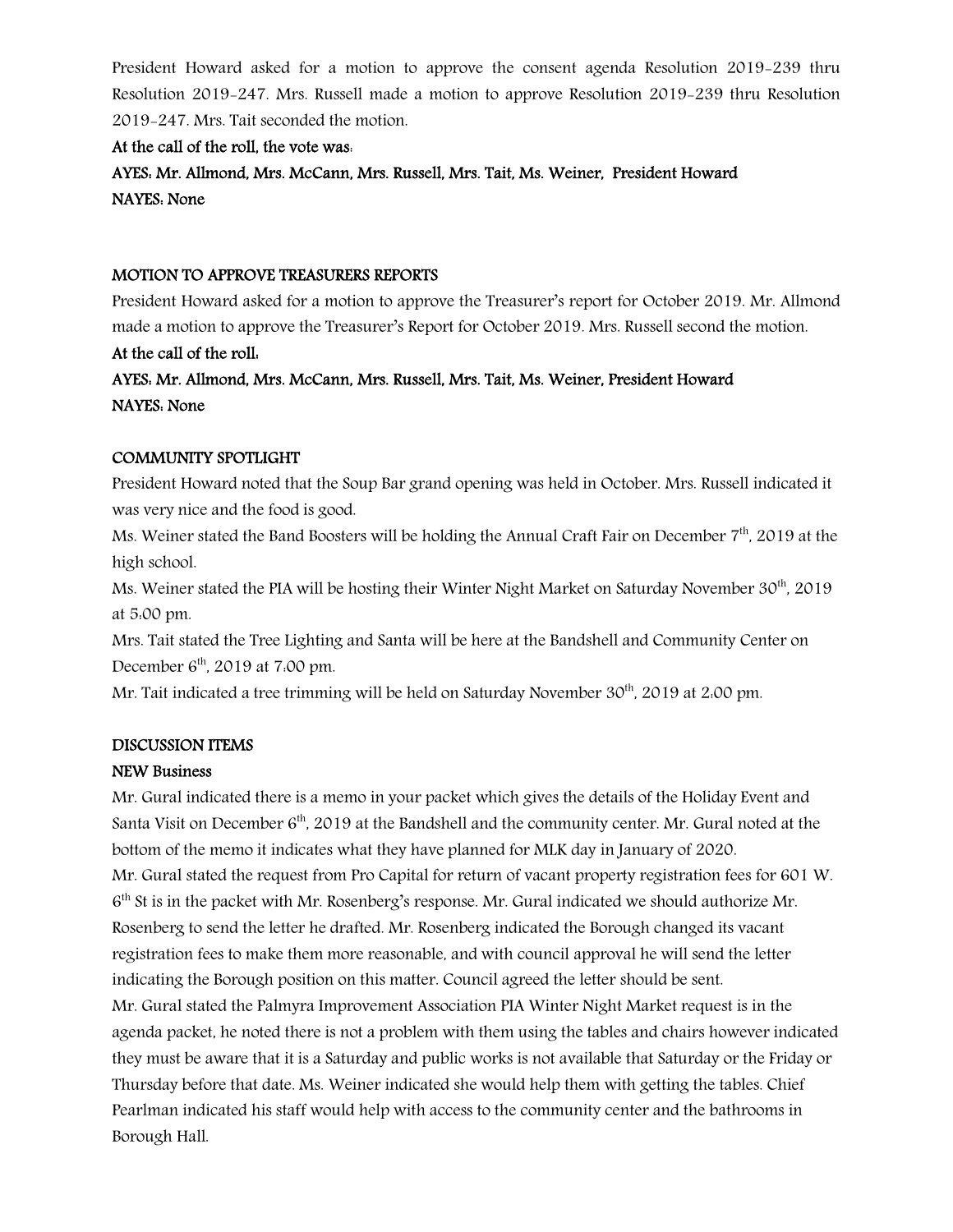Mr. Gural indicated Small Business Saturday will be held on November 30<sup>th,</sup> 2019. Mr. Gural indicated we will post it on the website and on our signs. Ms. Weiner indicated she had reached out to the various businesses in town to see if they have specials, she noted when she receives the information she will forward it to Mr. Gural for the website.

Mr. Gural indicated the Fire Department is looking into a potential shared service with Riverton. Mr. Gural noted the Independence Fire Co  $#1$  request for waiver of Fire Safety fee has been withdrawn by the Fire Company.

Mr. Gural stated the NJ Tree Recovery Campaign information is in the packet and was sent to the Shade Tree Committee. Mr. Gural indicated they can fill out the application if they wish to participate. Mrs. Russell noted the Shade Tree Advisory Committee will work together with the Green Team on this project and will complete application by January 6<sup>th</sup>, 2019.

Mr. Gural stated the Community Center telephones have been updated and tied into our system. Mr. Gural indicated there are also two wireless phones in the center for their use as they move about the building.

#### Old Business

Mr. Gural indicated everyone received information regarding the lien, foreclosure proceedings and site access regarding Fillit. Mr. Rosenberg again explained the process of us signing the motion over and the possibility of the sheriff's sale. Additional information will be shared in closed session.

Mr. Gural indicated the verified complaint/order to show cause has been filed regarding the Redevelopment area Block 24, Lots 1 & 2 (former PNC Bank) and we are waiting for the determination of the value of the property by the court. Mr. Rosenberg noted when we receive the valuation of the property a declination of taking would need to be filed with the court and the funds would then need to be placed in escrow.

Mr. Gural indicated he spoke with Chairwoman Locke of the Land Use Board regarding the preliminary investigation/determination of need of the Knights of Columbus building; she indicated she intended to ask for a motion from the members at this week's Land Use Board Meeting.

Borough Hall sewer pump pit issues and potential installation of grinder pumps was discussed earlier. Mr. Gural stated Mr. Rosenberg prepared a draft agreement for the Municipal Services Act agreement for salting/brining of certain roadways in the Riverfront. Mr. Gural indicated the final document will be presented at the December  $2<sup>nd</sup>$  meeting for review and approval at which time it can be extended to the Riverfront.

Mr. Gural spoke about Transform South Jersey, Community Heart & Soul grant program and our partners, PIA. Mr. Gural indicated Mr. Gerkens is working on the application which is due December  $6<sup>th</sup>$ , 2019, in the hopes of obtaining the \$100,000.00 grant.

Mr. Gural indicated he will be speaking with Rileigh's in regards to installing the snowflake lights. But wanted to know if there was anything else council wished to have done as we no longer have the holiday decorations on the railroad. Mr. Gural asked what council wished to do with Borough Hall. Mrs. Russell asked it Rileigh's could also install lights on Borough Hall. There was some discussion regarding what to do. It was decided we would speak with Rileigh's and see what can be done. Mrs. Tait indicated there is also a request two Nutcracker Soldiers for the Community Center. After some additional discussion it was decided they would be bought.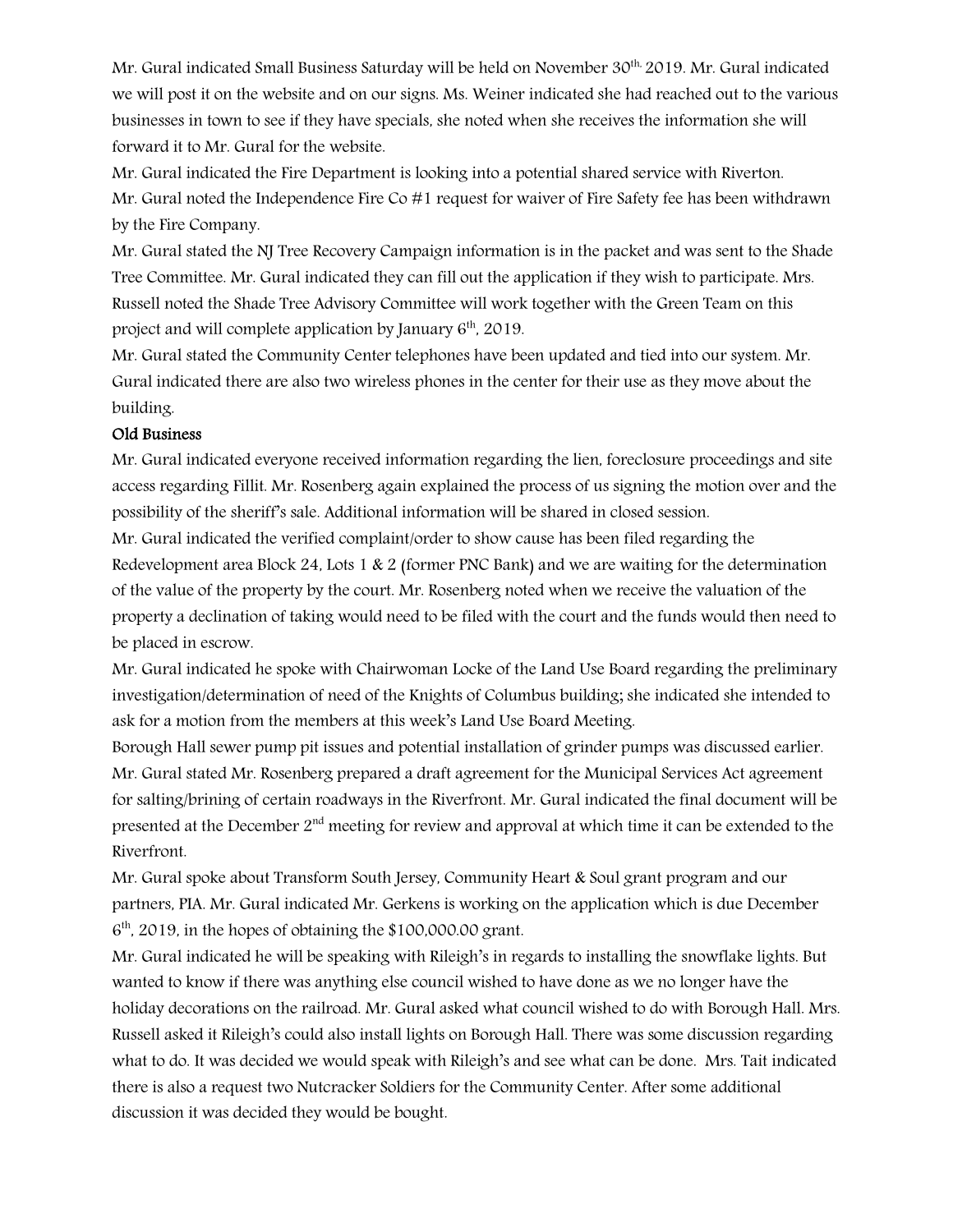Mr. Gural noted the Facebook comments on the Farmers Market Facebook page have been turned off. Mr. Gural indicated the passwords need to be turned over to the Borough administrator for operation of that Facebook page.

#### ADMINISTRATOR'S REPORT

Mr. Gural indicated a new episode of "Did You Know" is about downtown parking. Mr. Gural indicated the RFP/RFQs request for 2020 is posted on the website, feel free to distribute them to anyone, just noted they are due back Friday December  $6<sup>th</sup>$ , 2019 by 2:00 pm.

Mr. Gural indicated the 2020 budget process is underway; department heads are to have their information back to Mr. Gural by December  $16<sup>th</sup>$ , 2019. Mr. Gural also noted the non-profit organizations have been notified.

Mr. Gural indicated everyone on Council has been signed up for the .JIF Elected Officials Liability Seminar, Thursday, December 5<sup>th</sup> at O'Connor's.

Mr. Gural stated the BAN must be renewed annually. The information received from Ms. Condo was forwarded to the governing body for review.

Mr. Gural stated the tax collector position ad has been placed on the NJLM website.

Mr. Gural indicated the borough council transition meeting will be scheduled shortly for council person elect Farrah Jenkins.

Mr. Gural indicated many will be out of the office this coming week attending the New Jersey League of Municipalities conference.

Council presented the temporary plaque (used in the park until the final sign could be installed) to the Flournoy family.

Celeste Flournoy thanked council for the plaque.

Ms. Weiner indicated the downtown parking letters were sent to businesses and there were some responses; she noted some of the responses. Ms. Weiner indicated all of the concerns mentioned were addressed. Ms. Weiner indicated she would like to move forward however was told that the Mayor would veto the ordinance. Mrs. Tait indicated the main concern was they need to have another meeting with the businesses to show them that actual ordinance before this is actually introduced, so if changes need to be made, they could be done before it was introduced. Mrs. Russell indicated she wanted to have another meeting with the businesses. There was some additional discussion regarding the ordinance and it moving forward. It was decided another meeting would be held with the businesses and the ordinance would be presented for discussion before the ordinance is introduced.

#### PUBLIC COMMENT

President Howard asked for a motion to open the Public Portion. Mrs. Russell made a motion to open the public portion for comments. Mrs. Tait second the motion.

#### All members present voted in favor of the motion

Ms. Lane- Cinnaminson Avenue - Ms. Lane stated her clients as well as herself have been harassed about where they are parking. Ms. Lane indicated on Palmyra Day she was told she would have to move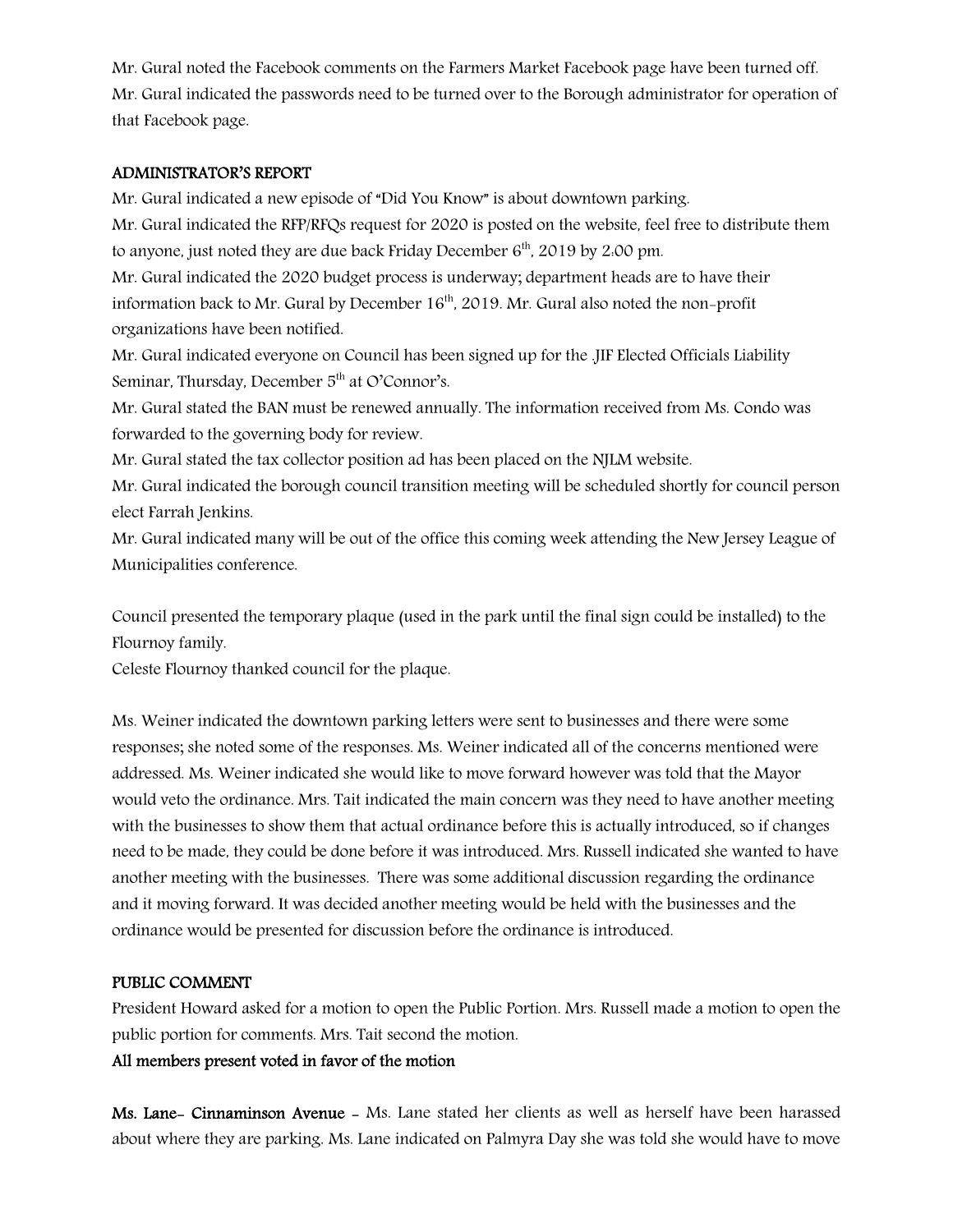her car and there was no place for her clients to park. People were told they had to move their cars. Ms. Lane indicated there are no handicap parking spaces in the immediate area or close to the salon. Ms. Lane indicated clients have been harassed by Mr. Oberg regarding parking. Ms. Lane indicated some various situations which have occurred. What can be done regarding the parking situation? Ms. Weiner indicated she will reach out to her.

Mr. Fratto- Broad Street – Mr. Fratto stated he liked the things Ms. Weiner has put together. Mr. Fratto indicted Chief Pearlman was thinking of hiring a person to enforce the parking limits, if this is put off until next year how can the Chief plan his budget.

Mrs. VanEmburgh- Garfield Avenue - Mrs. VanEmburgh inquired about the parking on the 600 and 700 block of Garfield and on Spring Garden Street. Ms. VanEmburgh noted during the Mosque hours there is no place to park. President Howard indicated he will speak to the Chief about the parking on the corners. There was some additional discussion. Mrs. VanEmburgh asked how much money the Halloween Parade Committee gives back to the Borough for the cleanup of the field after the Halloween Parade. How much money is being spent to clean up?

Ms. Genstein - Wrensong Court – Ms. Genstein indicated she offered to donate a micro-chip scanner for pets detained in the police station. Ms. Genstein also noted she offered to go in and scan those pets but the offer was declined by Chief Pearlman. Ms. Genstein stated she wanted to know from council how to revisit the proposal. Mr. Gural indicated the Borough has a shared service contract for animal control with Willingboro, which is for a fixed amount. Mrs. Tait indicated the committee will meet and have a conversation with the Chief regarding the contract and use of the micro-chip scanner. Mrs. Tait indicated she should email the information to her and she would get back to her.

Mrs. Holloway - Broad Street- Mrs. Holloway asked what the fee for a vacant property is. Mr. Gural indicated \$500.00 and explained how the vacancy is determined. Mrs. Holloway asked where the Soup Bar is located. Ms. Holloway indicated she was happy to see some movement on the Redevelopment of the Rt. 73 area, and indicated they keep moving this forward.

Mrs. Veitenheimer - Rowland Street - Mrs. Veitenheimer asked if there would be arrangements made at the Winter Night Market to help people safety cross the streets. Mr. Howard indicated they would bring it up in the public safety committee meeting and speak with Chief Pearlman. Mr. Gural indicated it is a private organization's event. Ms. Veitenheimer indicated when she attended other communities' events police officers /crossing guards were in place to make sure people could safely cross the streets. President Howard indicated he would speak with the Chief and the PIA to determine the need.

Mr. Muzaffer-  $5<sup>th</sup>$  street – Mr. Muzaffer indicated he had a problem with his sewer billing. He explained his property is being back billed for five years for two sewer units. He does not think he should have to pay it, it should start billing from now and forward. Mr. Gural indicated the gentleman has a two-unit building and is responsible for paying two fees. Mr. Gural stated we recently discovered it was improperly billed, and there is an ordinance which requires us to back bill six years. Mr. Gural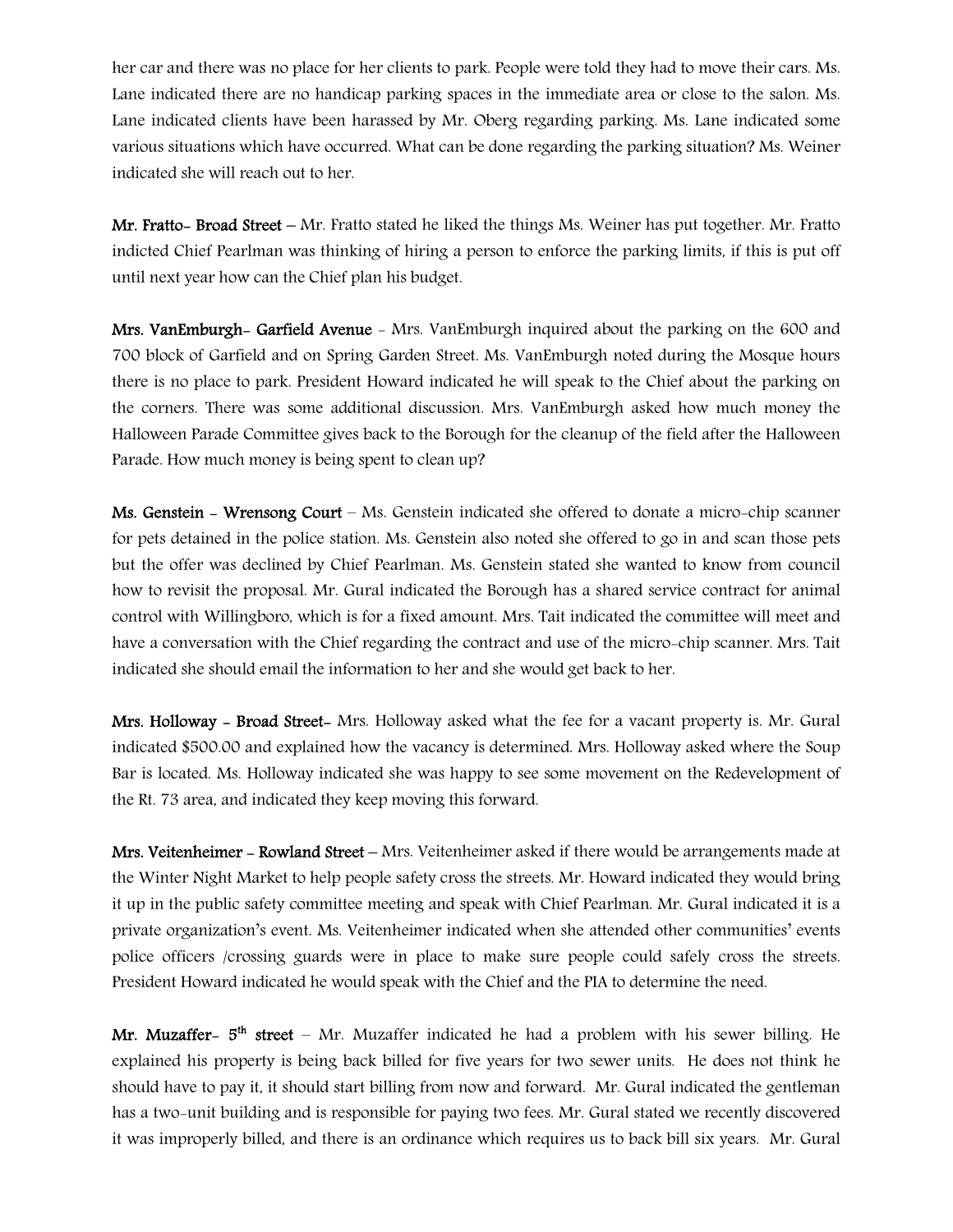indicated council cannot waive that fee as it is imposed by and ordinance and has been imposed on all other residents. Mr. Gural indicated we can give Mr. Muzaffer a copy of the ordinance. Mr. Gural indicated the best we can do is the payment plan, which as long as you continue on the plan there is no interest due on the outstanding balance. President Howard noted councils' hands are tied on what can be done.

Mr. Keisler.  $-5<sup>th</sup>$  street – Mr. Keisler indicated after a hard rain the corners of 5th and Arch and  $5<sup>th</sup>$  and Race Street have ponding water. He noted the water freezes and then we have ice. Mr. Keisler indicated he just wanted to make council aware of the situation as it is a safety issue. President Howard will take it up with the public safety committee

Ms. Flournoy – Arch Street – Ms. Flournoy indicated cars are parked all the way to the corners on Broad Street at the corner of Arch Street; you have to get all the way out into the street to see what is coming. Ms. Flournoy indicated something needs to be done with parking on the corners so you can get out of Arch Street safely. Ms. Flournoy also noted the intersection of 5<sup>th</sup> and Arch Street does flood after a heavy rain and freezes when it is cold. President Howard indicated the committee will look into it.

No one from the public wishing to be heard, President Howard asked for a motion to close the public portion. Mr. Allmond made a motion to close the public portion, Mrs. Russell second the motion. All members present voted in favor of the motion.

#### COMMITTEE REPORTS

Mrs. Russell – Construction- Shade Tree Liaison – Mrs. Russell indicated the committee indicated they would introduce the sign ordinance next year. Mrs. Russell indicated the Shade Tree Committee is working on their budget and looking at where trees need to be replaced. Mrs. Russell indicated they will also work on the application for the tree seedlings.

Mrs. McCann - Administration and Finance- Ms. McCann stated the Admin and Finance committee met to discuss the tax collector opening.

Ms. Weiner – Business and Community Development, Homeowner Association – Ms. Weiner indicated she spoke about Small business Saturday and noted a conversation with Mr. Gural regarding the ashtrays for the downtown area. Ms. Weiner indicated she wanted to speak with the Mayor regarding the kiosk. Ms. Weiner indicated at a prior meeting a resolution was presented for the \$50,000.00 kiosk which was pulled from the agenda and council decided to not move forward with the kiosk. Ms. Weiner stated that even though this was done, sometime later the Borough was presented with an invoice for the kiosk and was told the kiosk was ordered by the Mayor. Ms. Weiner indicated she would like to have more information regarding the placement of that order by the Mayor. Mrs. Tait indicated we received an invoice for the down payment on the kiosk in the amount of \$25,000.00, after it was voted down on October 21<sup>st</sup>, 2019. Mrs. Tait indicated there are still problems with the paver payments and placements. Mrs. Tait asked Mr. Gural was it possible to send this information and the information regarding the pavers to the Division of Local Government Services to be added to the other complaints filed with the ethics board. Mr. Gural indicated council could direct Mr. Rosenberg and him to move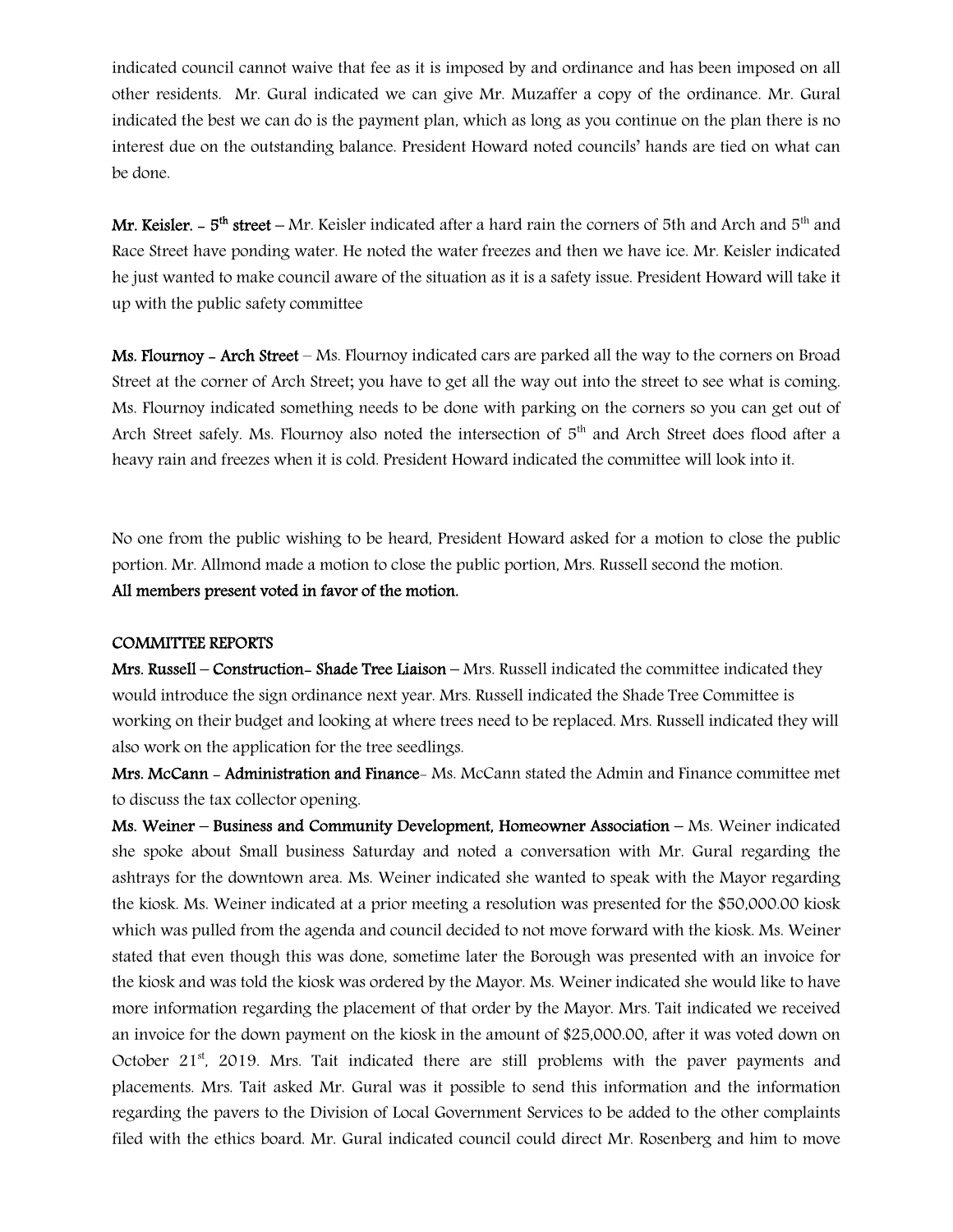forward with sending the information to the DLGS to be added to the various other complaints already sent to them. Mr. Gural explained how the kiosk order happened and was cancelled. Ms. Condo explained the process of purchasing items at the municipality. Ms. Condo noted that because of the price of the item council would have to publicly bid the project. There was some additional discussion regarding the placement of the order, how the invoice was questioned and the cancellation of the order. Mr. Rosenberg indicated he felt like Ms. Weiner; the matter needed to be brought up at the next meeting and the Mayor should be given the opportunity to respond. Mr. Rosenberg indicated if council authorizes Mr. Gural to contact the Mayor either orally or in writing that this will be on the agenda at the next meeting for explanation from the mayor. Mr. Howard noted he wanted to send the information to DGLS. There was some additional discussion regarding the kiosk and the order placement. Ms. McCann asked if that was a misappropriation of funds.

Mrs. Tait made a motion to approve Resolution 2019-248 instructing Mr. Gural and Mr. Rosenberg to send the information to DLGS regarding the brick pavers and the Kiosk purchase and to address a letter to the mayor indicating this will be on the agenda at the next meeting for explanation. Mrs. Russell seconded the motion.

# At the call of the roll, the vote was: AYES: Mr. Allmond, Mrs. McCann, Mrs. Russell, Mrs. Tait, Ms. Weiner, President Howard NAYES: None

Ms. Weiner indicated the Green team will be meeting on December 4<sup>th</sup>, 2019 and is making more effort with community outreach and sustainable New Jersey. Ms. Weiner indicated they are discussing the possibility of showing movies every week regarding the green team and environmental concerns. Russell requested general approval to change some content on the green team website. Council agreed.

Mr. Allmond –Communications and Public Relations Committee- Mr. Allmond indicated he had nothing for communications. Mr. Allmond noted the Board of Education will have is reorganization meeting on January 2nd, 2020. Mr. Allmond indicated the board had some concerns regarding the redevelopment area and an increase in the student population of the school.

President Howard – Youth and Recreation, Public Building, Grounds and Parks, Public Works & Sewer– President Howard asked Chief Pearlman to make sure the police were closing up the bathrooms at Legion Field.

Mrs. Tait – Public Safety Committee, Board of Education, Public Events- Mrs. Tait stated, she, Mr. Allmond and Mr. Howard attended the staff meeting to reassure the public works staff that they would not be losing their jobs. Mrs. Tait stated that Public works was told if a particular group of people were elected the Borough would be privatizing their jobs and they would be out.

Mr. Rosenberg asked President Howard if the governing body had decided on the meeting schedule for the month of December 2019. He noted two meetings are scheduled. Mr. Gural noted although both meetings are scheduled he did not think the second meeting would be necessary. President Howard